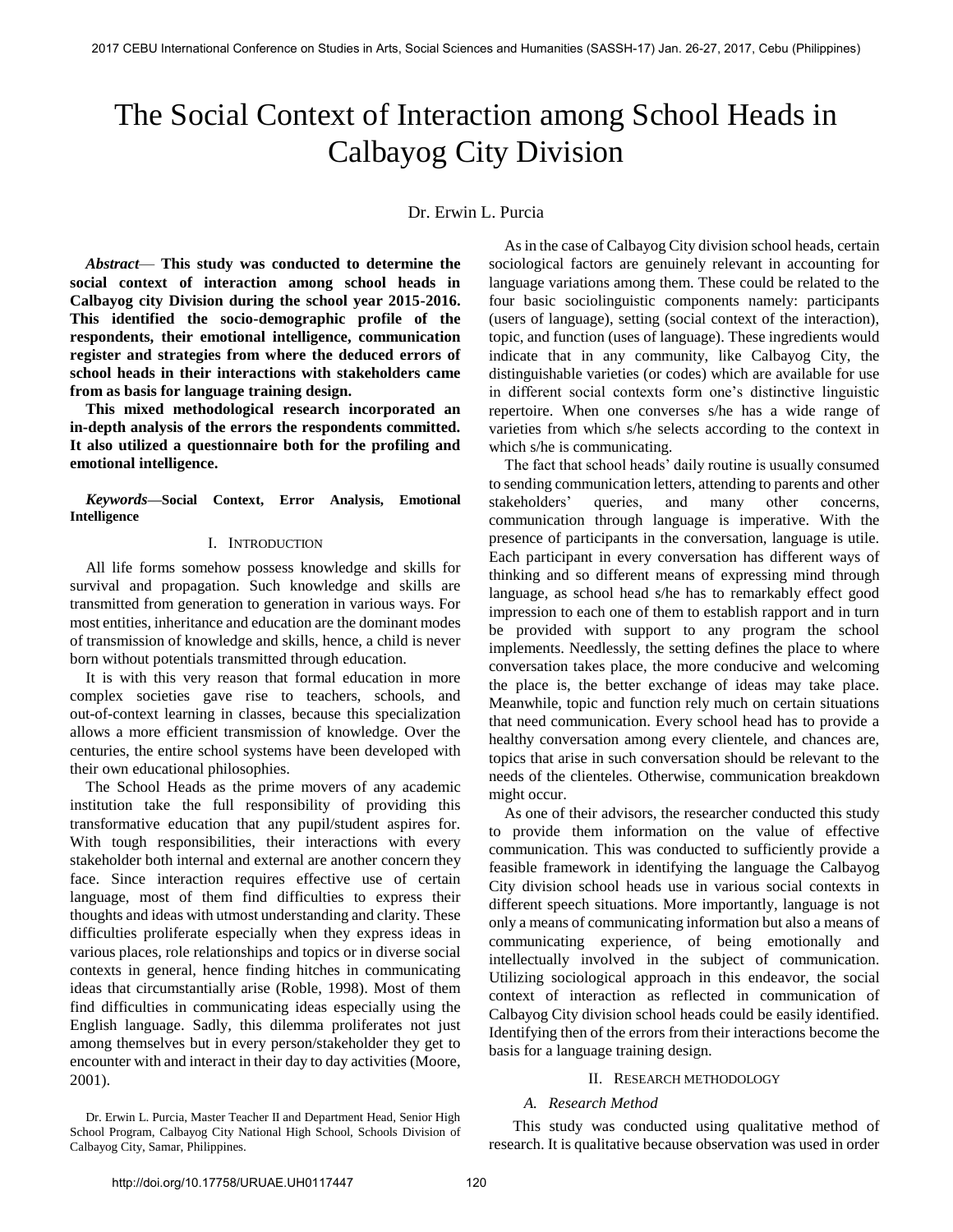to determine the social context of interaction in communication among school heads. As such, the natural way of how school heads interact with their stakeholders through observation was determined. It was an in-depth analysis of the corpus of utterances of school heads in various interactions with stakeholders. This also included the socio-demographic profile of the respondents and their emotional intelligence as a means to enrich discussion of profiling. Hence, the data were gathered, analyzed, and interpreted in the light of the problems established in this endeavor.

# *B. Research Instruments*

 The following are the instruments to be used in obtaining the desired data, to wit:

1. **Questionnaire.** To gather viable information on the social context of interactions of the respondents, the researcher adopted but modified some items in a questionnaire composed of three (3) parts, such as: **Part I** *deals with the demographic profile of the subjects*; **Part II** is on measuring the emotional intelligence of the respondents.

2. **Emotional Intelligence Questionnaire (EQ**). To determine the level of emotional intelligence of the respondents, the researcher adopted the works of Segal (1997) and Goleman (1995) to elicit four emotional skills: emotional awareness, acceptance, active awareness, and empathy. However, to suit to the needs of his respondents, some questions were modified and revised to elude from culture load before this set of questionnaire was administered to the respondents. The questionnaire had fifteen (15) items distributed in the four involved emotional skills: item numbers 1, 7, 9, 11, and 12 fell under the dimension of Active Awareness (AA), taken together has a total of 5 items or 33 percent; item numbers 2, 8, and 15 belonged to the dimension Emotional Awareness (EA), taken together has a total of 3 items or 20 percent; item numbers 3, 10, 13, and 14 fell within the dimension of Acceptance (A) , taken together has a total number of 4 items or 27 percent; and item 4, 5, and 6 belonged to the dimension of Empathy (E), taken together has a total number of 3 items or 20 percent.

3. **Direct Observation.** This data gathering procedure is a process of collecting necessary information about certain problems that involves actual observation of the daily activities of the respondents. An observation checklist/note plus tape recording will be made used by the researcher in order to account daily routines of the school heads in every interaction they make with their stakeholders. This instrument forms the qualitative part of this study.

## *C. Data Gathering*

In gathering data for this study, the researcher conducted a monitoring and supervision activity for almost two weeks to the schools which were recipients of the Gulayan sa Paaralan Program, PTA Transparency Board and Reports, SSG Reports, DRRM Updates and BuB School Repair (programs which are under the supervision of the researcher). In the monitoring phase, the researcher also distributed the questionnaires to the school heads and observed through recording the conversations school heads do and how they interacted to teachers, visitors (including the researcher and the other Education Program Supervisors) and parents who visited schools.

The observation through tape recording of the actual interactions of the school heads with their stakeholders substantially provided the data on the administration domain as one of the settings that school heads respond to stakeholders' queries and resolve educational issues.

# *D. Data Analysis*

The various data gathered on profile and emotional intelligence were subjected to statistical treatment in order to answer questions proposed in this study. The following statistical techniques were used:

**Frequency and Percentage Distribution**. This was used to describe the profile of the respondents and the errors they committed in their interaction with their stakeholders. **Mean** was utilized to determine the level of emotional intelligence of the respondents.

However for the observed existence of the problem, thematic analysis was done on determining the different communication registers and strategies schools heads use in their conversations with stakeholders. Error Analysis using Hendrickson's Model on the other hand was also utilized to deduce the errors that they have committed in these conversations as basis for the Language Development Training.

# III. RESEARCH OBJECTIVES

This study aimed to determine the social context of interaction among school heads in Calbayog City Division.

Specifically, it tried to achieve the following objectives:

- 1.Identify the respondents' profile in terms of:
	- 1.1 sex
	- 1.2 age
	- 1.3 educational attainment
	- 1.4 position held
	- 1.5 length of service
- 2.Determine the emotional intelligence of the respondents in terms of:
	- 2.1 active awareness
	- 2.2 emotional awareness
	- 2.3 acceptance
	- 2.4 empathy
- 3.Analyze corpus of utterances of school heads in terms of:
	- 3.1 register
	- 3.2 strategies
- 4.Deduce common errors committed by school heads in communicating;
- 5.Propose a language training design based on the findings of the study.

# IV. RESULTS AND DISCUSSIONS

# On Socio-demographic Profile of the Respondents

Table 1 presents the frequency distribution of the profile of the respondents in terms of sex, age, educational obtainment, position held, length of service, linguistic group and religious affiliation.

Sex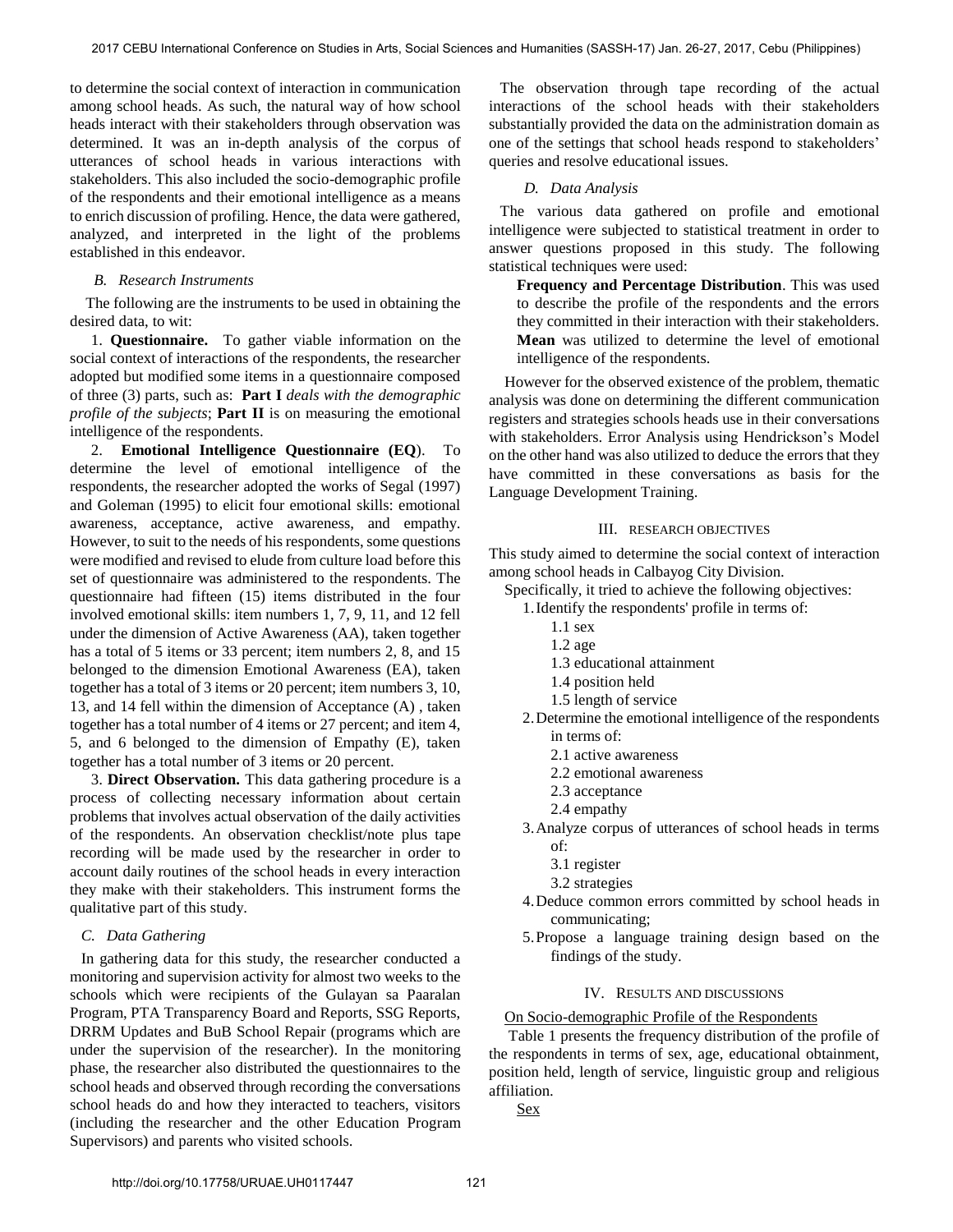Regarding sex, 50 or 61.0 percent were female and only 32 or 39.0 percent were male. Based on this data, DepEd Calbayog City is dominated by female respondents.

# Age

In terms of age, 53 or 64.6 percent had age ranging from 36-45 years old, while only six (6) or 7.3 percent ranged from 56 and above years old. This can be inferred that the majority were on the middle age.

## Highest Educational Attainment

Based on this data, 58 or 70.8 percent were master's degree holders; while 18 or 22.0 percent were holders of certificate of academic requirement in the master's program. This indicates that the respondents were educationally qualified.

# Present Position Held

Regarding the present position of the respondents, 39 or 47.6 percent were Principal 1, followed by Principal 2 about 16 or 19.5 percent. However, only 1 or 1.2 percent was Principal 3. This means that a majority were holders of principalship position.

## Length of Service

 In terms of length of service, 32 or 39 percent have been 20-24 years in service followed by 20 or 24.4 percent whose length of service was from 15-19 years. It can be inferred that a majority of the respondents have been 15-24 years in the service.

| TABLE 1                                                  |                |                  |       |                |  |  |  |  |
|----------------------------------------------------------|----------------|------------------|-------|----------------|--|--|--|--|
| FREQUENCY DISTRIBUTION ON THE PROFILE OF THE RESPONDENTS |                |                  |       |                |  |  |  |  |
| <b>Profile</b>                                           |                | <b>Frequency</b> |       | <b>Percent</b> |  |  |  |  |
| <b>Sex</b>                                               |                |                  |       |                |  |  |  |  |
| Male                                                     |                | 32               |       | 39.0           |  |  |  |  |
| Female                                                   |                | 50               |       | 61.0           |  |  |  |  |
| <b>Total</b>                                             |                | 82               |       | 100.0          |  |  |  |  |
| Age                                                      |                |                  |       |                |  |  |  |  |
| 56 and above                                             |                | 6                |       | 7.3            |  |  |  |  |
| $46 - 55$                                                |                | 14               |       | 17.1           |  |  |  |  |
| 36-45                                                    |                | 53               |       | 64.6           |  |  |  |  |
| 26-35                                                    |                | 8                |       | 11.0           |  |  |  |  |
| <b>Total</b>                                             |                | 82               |       | 100.0          |  |  |  |  |
| <b>Highest Educational Attainment</b>                    |                |                  |       |                |  |  |  |  |
| PH.D/Ed.D                                                | 3              |                  | 3.6   |                |  |  |  |  |
| PH.D-CAR                                                 | $\overline{2}$ |                  | 2.4   |                |  |  |  |  |
| PH.D/Ed.D units                                          | 1              |                  | 1.2   |                |  |  |  |  |
| <b>MAED</b>                                              | 58             |                  | 70.8  |                |  |  |  |  |
| MA-CAR                                                   | 18             |                  | 22.0  |                |  |  |  |  |
| <b>Total</b>                                             | 82             |                  | 100.0 |                |  |  |  |  |
| <b>Present Position Held</b>                             |                |                  |       |                |  |  |  |  |
| $P_3$                                                    | 1              |                  | 1.2   |                |  |  |  |  |
| P <sub>2</sub>                                           | 16             |                  | 19.5  |                |  |  |  |  |
| $P_1/U_1$                                                | 39             |                  | 47.6  |                |  |  |  |  |
| TIC/T <sub>3</sub>                                       | 6              |                  | 7.3   |                |  |  |  |  |
| HT <sub>3</sub>                                          | 10             |                  | 3.3   |                |  |  |  |  |
| HT <sub>2</sub>                                          | 1              |                  | 1.2   |                |  |  |  |  |
| $HT_1$                                                   | 9              |                  | 10.9  |                |  |  |  |  |
| <b>Total</b>                                             | 82             |                  | 100.0 |                |  |  |  |  |
| Length of Service                                        |                |                  |       |                |  |  |  |  |
| 30 and above                                             | 9              |                  | 11.0  |                |  |  |  |  |
| 25-29                                                    | 16             |                  | 19.5  |                |  |  |  |  |
| 20-24                                                    | 32             |                  | 39.0  |                |  |  |  |  |
| 15-19                                                    | 20             |                  | 24.4  |                |  |  |  |  |
| $10-14$                                                  | 5              |                  | 6.1   |                |  |  |  |  |
| <b>Total</b>                                             | 82             |                  | 100.0 |                |  |  |  |  |

#### On Emotional Intelligence

Table 2 presents the frequency distribution of the emotional intelligence of the respondents in the terms of active awareness, emotional awareness, acceptance and empathy. The respondents had high emotional intelligence.

# Active Awareness

Regarding active awareness, 44 or 53.6 percent had "high active awareness", 18 or 22.0 percent had very "high active awareness", while 3.7 percent had "low active awareness".

# Emotional Awareness

As to the emotional awareness of the respondents, 44 or 53.6 percent had "very high emotional awareness", 25 or 30.5 percent had "high emotional awareness", 12 or 14.7 percent had "moderate emotional awareness", while one (1) or 1.2 percent had "low emotional awareness"

# Acceptance

Regarding acceptance, 37 or 45.2 percent had "Very high acceptance", 32 or 39.0 percent had "high acceptance", while only one (1) or 1.2 percent had "Low acceptance".

# Empathy

Regarding empathy, 37 or 42.2 percent had "high empathy", 23 or 28.0 percent had "very high empathy", while one (1) or 1.2 percent had "Low empathy".

These results conform to the findings of the study conducted by Salovey & Mayer (1990) and Fullan (2001). Fullan (2001) stated, "In a culture of change, emotions frequently run high," and added that emotional intelligence, creating successful relationships and leading change will be the responsibility of all future principals.

TABLE 2 FREQUENCY DISTRIBUTION ON THE EMOTIONAL INTELLIGENCE OF THE RESIDENTS IN TERMS OF ACTIVE AWARENESS, EMOTIONAL AWARENESS, ACCEPTANCE AND EMPATHY

| <b>EMOTIONAL INTELLIGENCE</b>                                                                                                                                                       |                                                                           | <b>FREQUENCY PERCENT</b>                           |  |  |
|-------------------------------------------------------------------------------------------------------------------------------------------------------------------------------------|---------------------------------------------------------------------------|----------------------------------------------------|--|--|
| For active awareness<br>Very high active awareness (3.25-4.0)<br>High active awareness<br>Moderate active awareness<br>Low active awareness                                         | $(2.50-3.24)$ 44<br>$(1.75-2.49)$ 18<br>$(1.00-1.74)$ 3                   | 18<br>22.0<br>53.6<br>22.0<br>3.7                  |  |  |
| Total                                                                                                                                                                               | 82<br>100.0                                                               |                                                    |  |  |
| For emotional awareness<br>Very high emotional awareness $(3.25-4.0)$ 44<br>High emotional awareness<br>Moderate emotional awareness (1.75-2.49) 12 14.7<br>Low emotional awareness | $(1.00-1.74)$ 1                                                           | 53.6<br>$(2.50-3.24)$ 25<br>30.5<br>1.2            |  |  |
| <b>Total</b>                                                                                                                                                                        | 100.0<br>82                                                               |                                                    |  |  |
| For Acceptance<br>Very high acceptance<br>High acceptance<br>Moderate acceptance<br>Low acceptance                                                                                  | $(3.25-4.0)$ 37<br>$(2.50-3.24)$<br>$(1.75 - 2.49)$ 12<br>$(1.00-1.74)$ 1 | 45.2<br>32<br>39.0<br>14.6<br>1.3                  |  |  |
| <b>Total</b>                                                                                                                                                                        | 100.0<br>82                                                               |                                                    |  |  |
|                                                                                                                                                                                     |                                                                           |                                                    |  |  |
| For Empathy<br>Very high empathy<br>High empathy<br>Moderate empathy<br>Low empathy                                                                                                 | $(3.25-4.0)$<br>$(2.50-3.24)$<br>$(1.75 - 2.49)$<br>$(2.50 - 3.24)$       | 37<br>45.2<br>32<br>39.0<br>12<br>14.6<br>1.2<br>1 |  |  |
| Total                                                                                                                                                                               | 82<br>100.0                                                               |                                                    |  |  |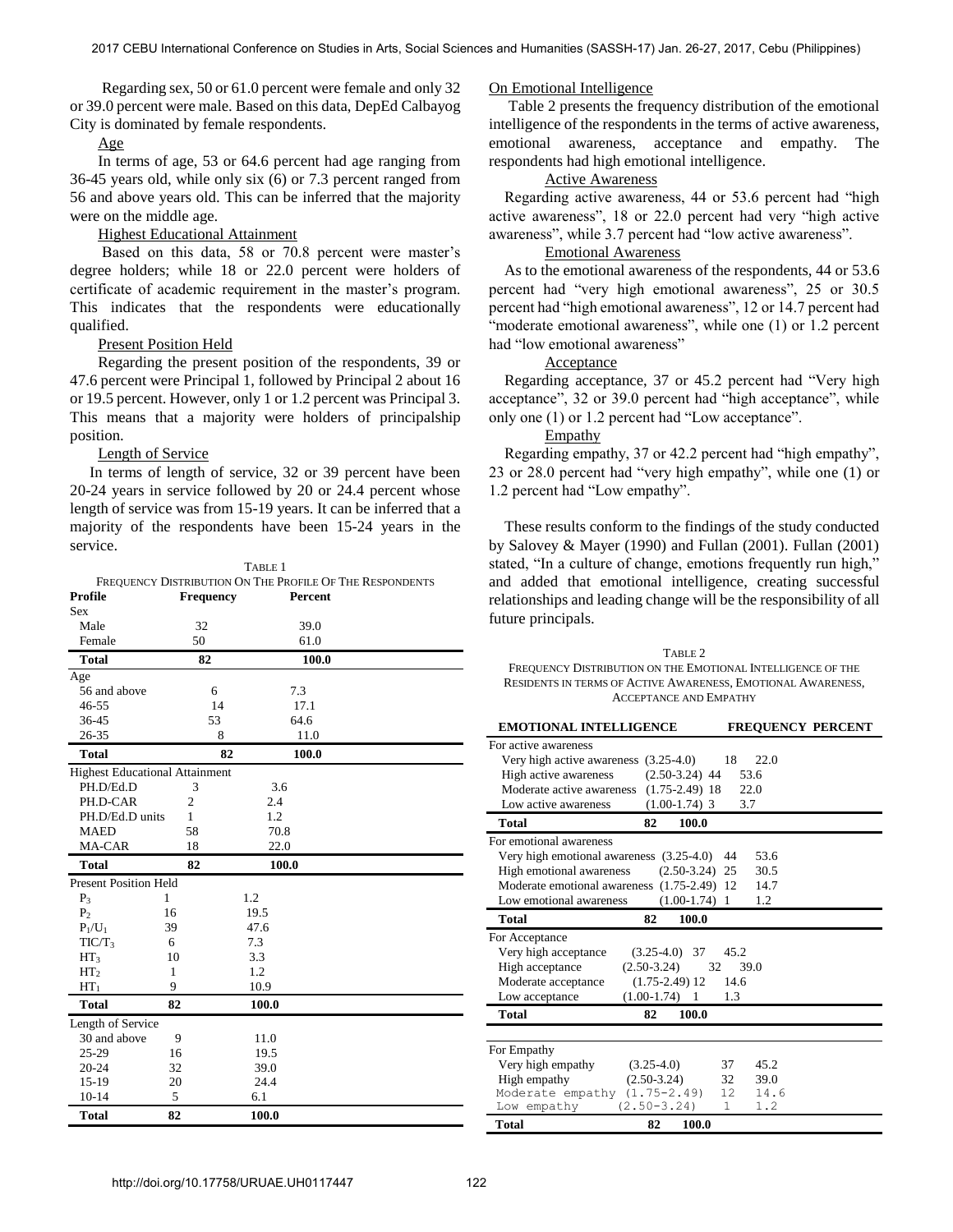Regarding the profile of the respondents, a majority were female, at the middle age, master's degree holders, principals as to position held, and have been in the service for more than 20 years. Regarding the emotional intelligence of the respondents, a majority had high active awareness, a majority had high emotional intelligence, a majority had high acceptance and a majority had high empathy.

# On Communication Register and Strategies

As to communication register, school heads had formal/technical, vulgar, slang and colloquial registers. Meanwhile, they resorted to using fillers when expressing ideas or conversing with people; they had regional inflections; most of them stuttered and stammered during interrogations by supervisors; they had double negative expressions, found difficulties in vowel, consonant and stress sound productions as forms of fossilization and finally, they were also into overgeneralization both past-tense and pluralization and grammatical difficulties.

As regards communication strategies, school heads used code-switching, use of politeness markers, discursive attitude markers, social-affective strategy, accuracy-oriented strategy, circumlocution, asking for clarification and hedging.

Using Hendrickson's Model of error analysis identifying phonological and grammatical errors, it was found out that school heads found difficulties in grammar. Based on the corpus of utterances in the observations conducted by the researcher, the majority of the school heads had hard times of expressing their ideas hence they resorted to creating fillers as a form of language gap and that they even stammered and stuttered when financial issues were sought. Most of them had fossilized difficulties among stress, consonant and vowel sounds brought about by regional inflection. They also committed double negative and overgeneralization both in past-tense and pluralization morphemes. Finally, they also committed grammatical errors based on the written representations of their utterances which has the highest value among all the errors identified.

The social context of interaction among school heads in the administration domain was largely affected by their communication register and strategies used and that in every interaction they made with their stakeholders, most of them committed errors especially grammatical ones.

## V. CONCLUSION AND IMPLICATIONS

Regarding profile of the respondents, a majority are female. It can be implied that female school heads dominate the Schools Division of Calbayog City.

 The age of the school heads is between 36 to 45 years, which can be implied that they are all mature. They are master's degree holders with principal position. It can be implied that they are pursuing higher education and that they are qualified to hold their present positions. Most of them have been more than twenty years in the service which implies that they are already long in the service.

Regarding emotional intelligence, a majority have high active awareness, very high emotional awareness, while a few have high acceptance and have high empathy. It can be implied that the

school heads utilize emotional self-awareness in effectively performing their duties and responsibilities.

The majority of the respondents utilized communication strategies to express their minds through words of mouth. They also expressed themselves through various registers. This can be implied that the manner by which school heads interact differs in accordance to the persons they are communicating with and the place where such communication takes place.

The utterances of the school heads have both phonological and grammatical errors but have manifested much difficulties in grammar. This implies that school heads have poor knowledge in grammatical concepts.

Even though a majority of the school heads have high emotional intelligence, qualified in their posts, they have been in the service for that long, and are mature enough to face managerial issues and concerns, they are still poor in communication. Thus, there is a need for them to undergo a training in English communication and language skills.

## VI. RECOMMENDATIONS

- Based on the findings of this study the following recommendations were arrived at:
- 1. Second language learners must be acquainted of the various communication register and strategies that would help them express their ideas understandably.
- 2. Teachers and school heads must also recognize the emanation of errors in second language learning. Hence, they must know how to address these errors.
- 3. It is recommended that school heads should use English medium in communication while they are in school and inside their office whenever they talk to teachers and students especially during formal occasions like conferences and gatherings even in school.
- 4. School heads should also be discouraged from using code-switching when they are communicating with visitors and other stakeholders.
- 5. It is likewise recommended that school heads should provide activities among teachers and themselves that intensify grammar as a critical feature of certain languages.
- 6. It is also recommended that using English in school premises must be practiced in order for the students, teachers and staff to be skillful in using the universal language.
- 7. School heads should be trained on communication skills development especially on expressing their ideas to stakeholders focusing on grammar.

#### ACKNOWLEDGMENT

The author wishes to extend his heartfelt gratitude to all the schools heads of Calbayog City Division for widely opening your doors as the respondents of this humble academic toil.

#### **REFERENCES**

- [1] Ano (2003). *"Relationship of Fluency and Accuracy in Spoken English*." Unpublished master's research paper, Waseda University, Japan.
- [2] Arakkitsakul, Y. (2008). *"An Error Analysis of Present Perfect tense: Case study of freshman students at Nakhonsri Thammarat Rajabhat*